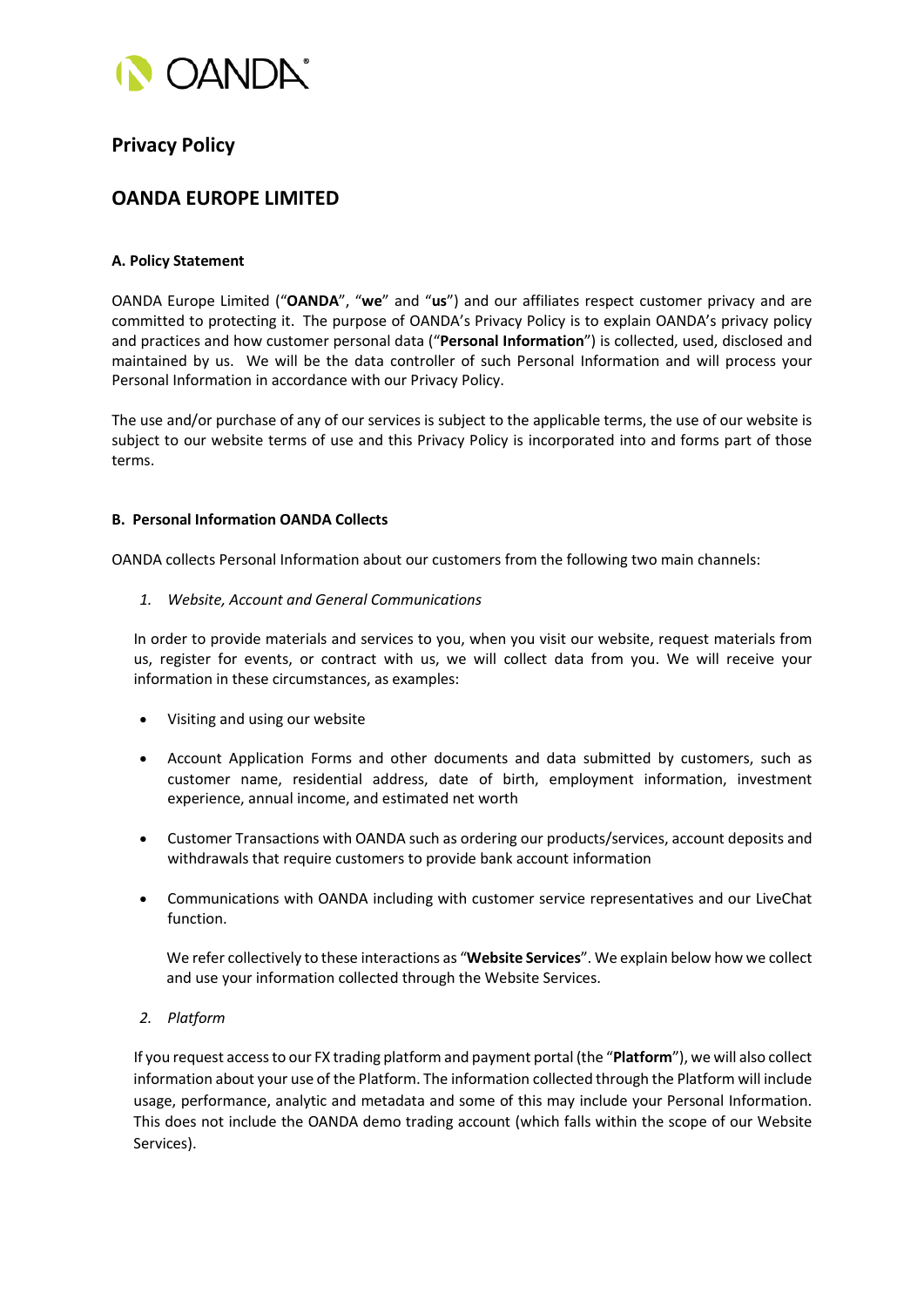OANDA does not collect more Personal Information than is required to open and operate customers' accounts, and to comply with regulatory compliance and other legal obligations.

## **Website, Account and General Communications**

#### *What We Collect*

We (or third-parties acting on our behalf) may collect your information, including your Personal Information, when providing the Website Services including:

- Name
- Email
- Address
- Phone Number
- Country of Residence
- Date of Birth/Age
- IP address.

#### **Platform**

#### *What We Collect*

We (or third-parties acting on our behalf) may collect your information, including your Personal Information, when providing access to the Platform including:

- Name
- Email
- Address
- Phone Number
- Country of Residence
- Date of Birth/Age
- Tax Identification Number
- Income
- Income Source
- Level of liquid savings and investment
- IP address
- Employment Status
- Employer Name
- Industry
- Trading Experience
- Offences by way of a background check
- Government Identifiers: National Identification Number/Passport Number & Passport Expiry (which we electronically verify).

# **C. How OANDA Uses Personal Information**

We may hold and retain information about you for various purposes based on different reasons.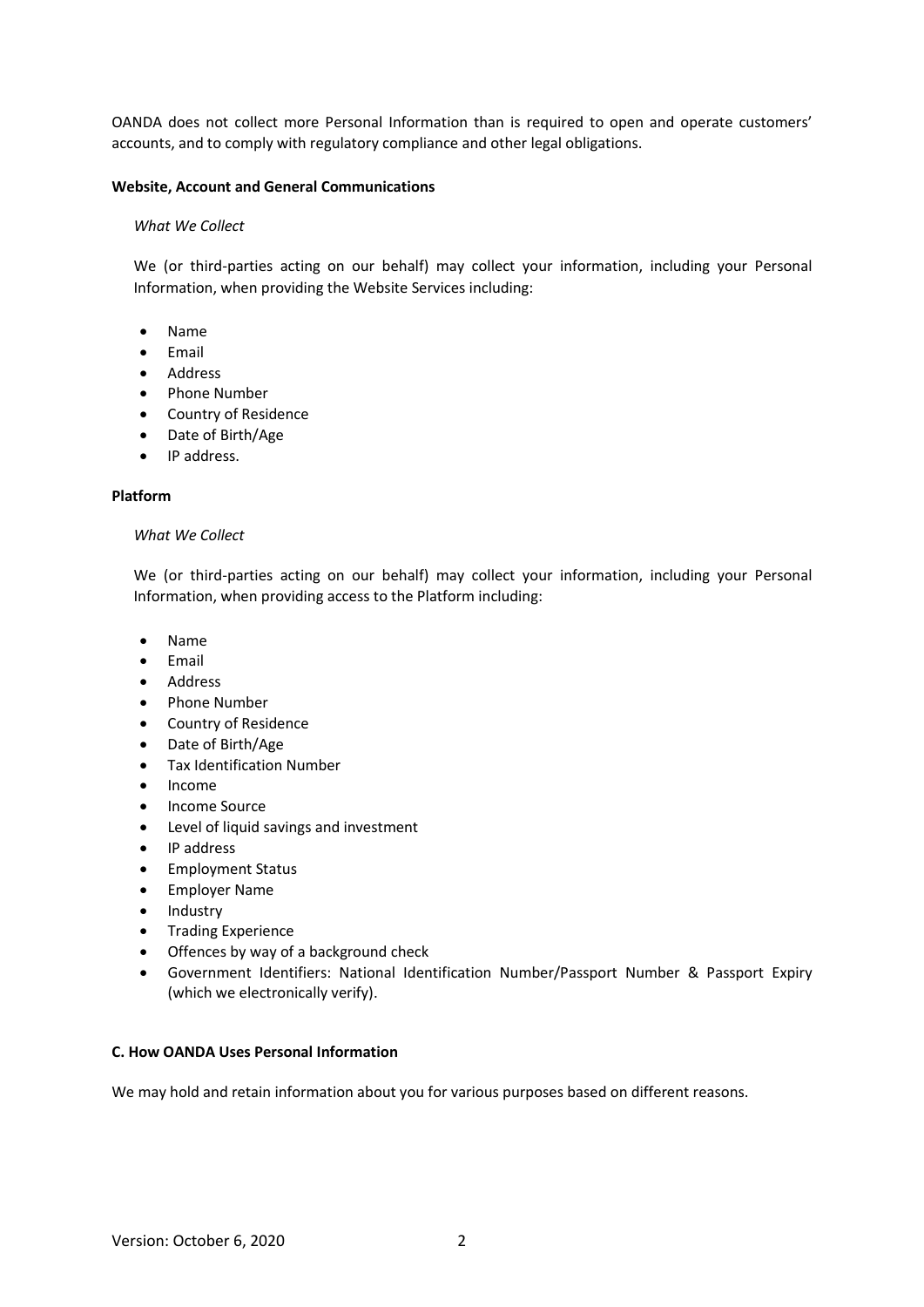## *1. Website, Account and General Communications*

Some of the information we collect from you we need to enable us to deliver the Website Services to you in accordance with our terms, sometimes we are required by law and regulations to collect and process this information about you. At other times, we consider it is in our legitimate business interests to collect and process this information, taking into consideration your privacy rights. We may use your information to:

• Fulfil your orders or respond to requests you make in connection with providing the services under our terms with you

To provide you with a response pursuant to your request and your agreement with the applicable terms, we will collect and use Personal Information including your name and email address.

• Provide our Website Services to you, including access to a demo account or support through our LiveChat function.

In order to perform the Website Services under the contract between you and OANDA, we have to collect certain Information from you such as your name and contact details. Without this information, we may not be able to deliver the services which you request from us.

• Improve and develop the Website Services

We look for ways to innovate and advance our Website Services. We will use Information about how you use the Website Services, including how you interact with various aspects of the Website Services, the duration for which you use the Website Services and content that is of interest to you, in order to do this. It is in our legitimate business interests to use Personal Information in this way to develop improved Website Services.

• Send administrative information, changes to contract terms or policies

Where we make updates to terms and policies we are required under certain laws and under our contract with you, to notify you of these changes. Other administrative communications, may be necessary in order for us to perform our obligations under the contract with you, or may be sent out in line with our legitimate business interests.

• Send marketing communications like product announcements, educational materials or upcoming online or offline events, where you have not objected to receiving these or with your consent where required. This may also include inviting you to participate in various promotional activities and consumer research surveys

It is in our legitimate business interests to generate growth for our own business to ensure we continue to generate development for our company and drive sales of our products and services. We will carry out marketing campaigns and research surveys in accordance with other applicable laws.

• Research and analyse how our Website Services are used via cookies, web beacons and other similar technologies to personalise the Website Services. (For more information about our use of cookies and your choices to opt-out of their use, see "Cookies" at section I below.)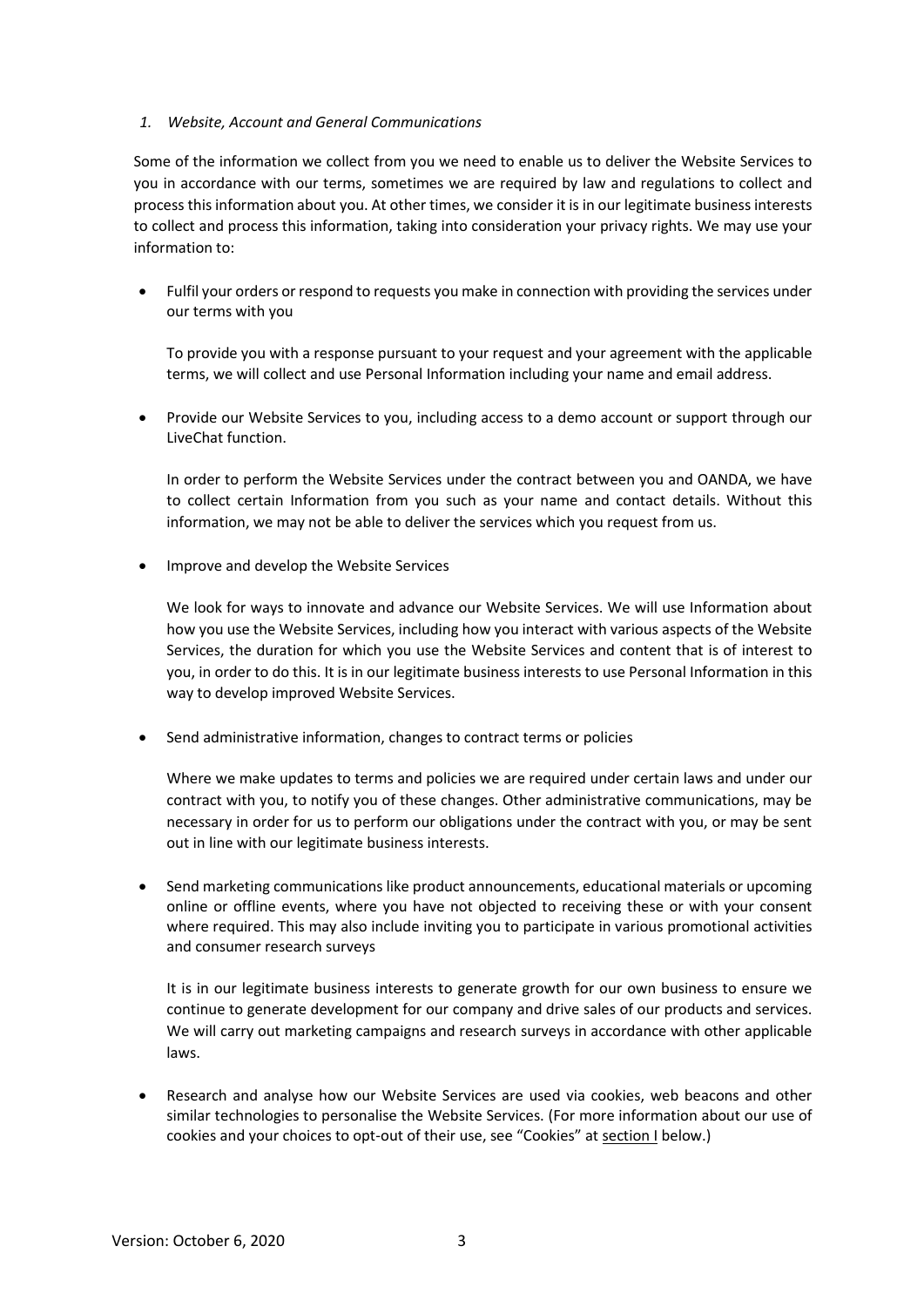We use your information in our legitimate business to understand how you interact with our Website Services and to deliver relevant content to you online.

• Diagnose and fix technical issues and monitor the security of our environments

We need to understand how our Website Services are performing in order to prevent and address any issues that may present themselves with regard to technical and security operations. We may process your Personal Information for this purpose in our legitimate business interests to protect the integrity of the Website Services

- To comply with any applicable law, regulation, legal process, or governmental request.
- For any other purpose disclosed to you in connection with our Website Services from time to time

If we intend to process your Personal Information for a purpose other than that set out above, we will provide you with information prior to such processing.

It is also in our legitimate business interests to process your Personal Information to protect our rights or property, or the security or integrity of our Website Services.

*Third-Party Content.* The Website Services may offer access to third party services. These services may collect and use your information. This Privacy Policy does not extend to third-party apps or add-ons (which may also collect your Information) even if packaged by OANDA or offered through the Website Services.

# *2. Platform*

We collect Personal Information including payment details, as set out above, in order to provide access to the Platform under the contract between OANDA and you. We are also required to keep these payment details to comply with our own legal obligations.

We also collect and process usage data when you use our Platform (e.g*.* IP address, session duration, activities undertaken on the Platform and other use data) ("**Usage Data**") in order to provide, maintain, and improve our Platform.

In addition, we collect and process data about our Platform, features or users in order to improve the Platform ("**Analytics Data**"). Analytics Data may include information about the devices operating the Platform (e.g. browser type/version, OS type/version, device type/version), or such other similar information about user configuration or operation of service features or functionality.

Whilst both Usage Data and Analytics Data may not contain information that we can use to identify you in the "real world" (such as a name or address), we collect this data and store it against a uniquely assigned ID.

We may use automated decision making to analyse the transactions you conduct using the Platform and create a profile of your usage. We may use algorithms to perform this analysis. This assists the monitoring of transactions for fraudulent activity as well as review general performance of our clients. If this raises concerns about fraudulent activity, we may take steps to close the client account and liaise with authorities as is necessary.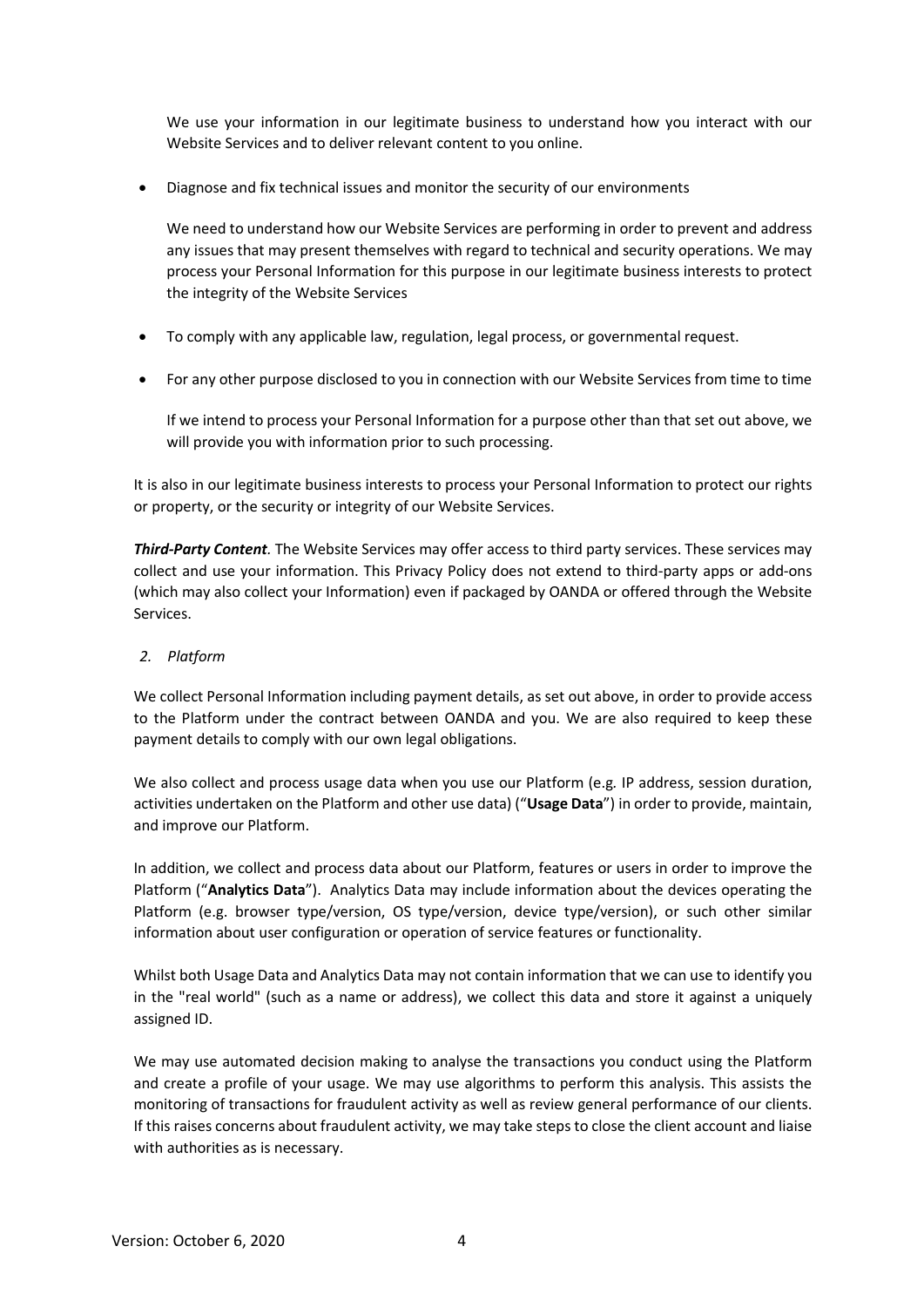## *How we use this Platform data*

**Usage Data.** Specifically, OANDA may use Usage Data to:

- Positively identify and determine eligibility of customers opening accounts
- Evaluate whether currency trading is suitable for each customer
- Complete bank deposits and withdrawals
- Effect, administer or enforce transactions requested or authorised by the customer and
- Maintain or service the customer's account with OANDA.

Our lawful basis for using Usage Data is in order to take steps to enter into a contract with you or as is necessary for the performance of a contract already in place between us.

**Analytics Data.** OANDA uses Analytics Data to help us better understand how our Platform is being used, make improvements, and develop new features, products and services. We may use this data to:

- Better understand how our users configure and use our Platform
- Determine which configurations or practices optimise performance (e.g*.* best practices)
- Perform data analysis and audits
- Identify, understand and anticipate performance issues and the environmental factors that affect them
- Other such business purposes relating to the operation, improvement, or development of our Platform.

The use of this Analytics Data, for the purposes described in the above, is carried out pursuant to our legitimate business interests, to develop, expand and improve our Platform offering.

We are sure to balance our legitimate business interests with your privacy rights and we take steps in how we process and use Usage Data and Analytics Data to protect these.

Personal Information collected online may be combined with other information customers provide to OANDA in hard copy or through the OANDA help desk.

#### **D. Disclosure of Customer Personal Information**

OANDA may disclose Personal Information of current and former customers to affiliated and non-affiliated third party entities in connection with our business (who may be located anywhere in the world butwhere adequate safeguards are in place for the transfer, as set out further in the section marked "Where do we store your Personal Information") including, without limitation:

• to OANDA's service providers that perform services on OANDA's behalf under written agreements which restrict use of Personal Information to the limited purposes for which it is provided to them and to refrain from further use or disclosure except as permitted by law. This may include companies who perform background checks or identity verification, infrastructure, data analysis,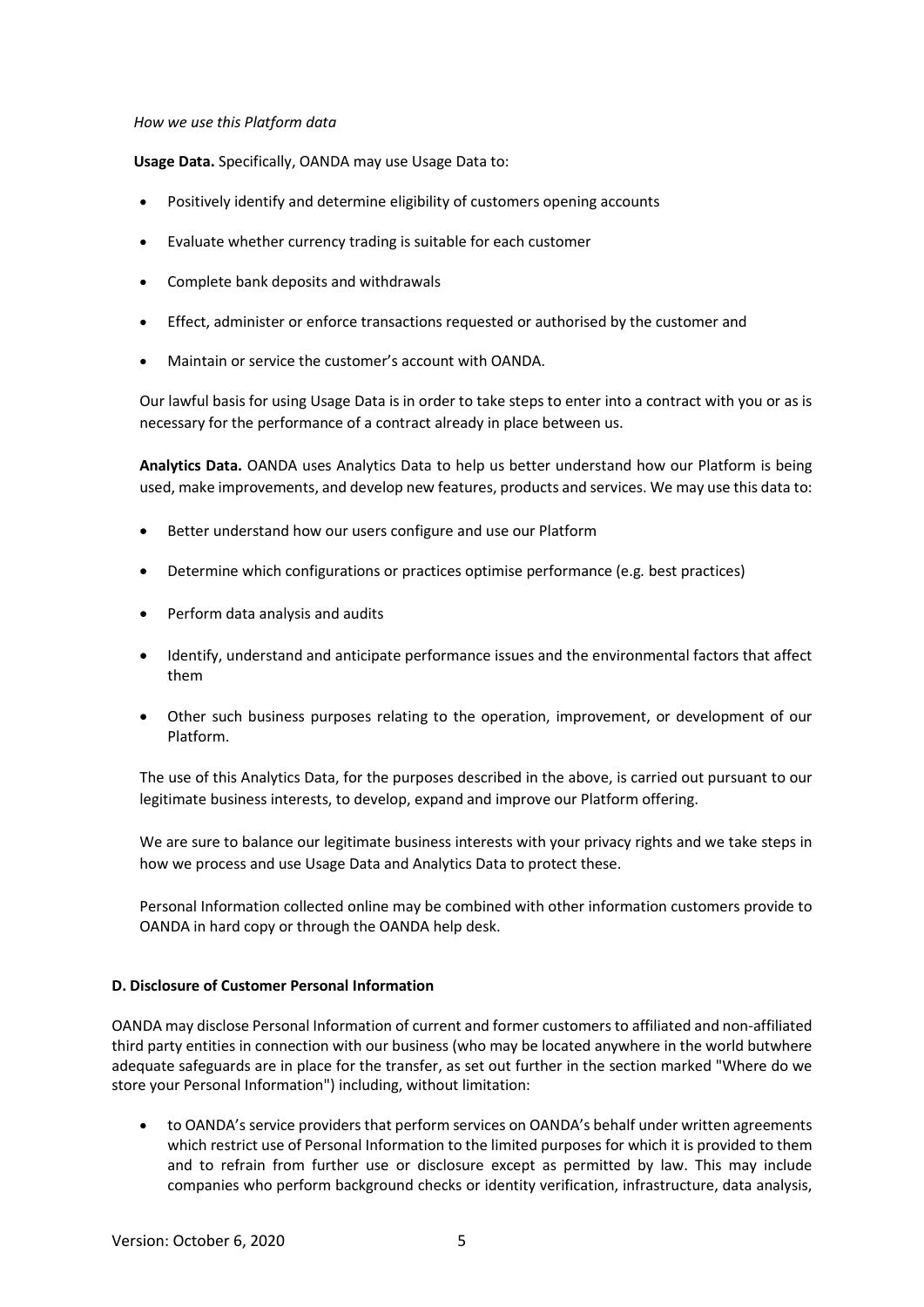business intelligence, customer relationship platform providers, marketing support services providers, consumer research service providers, cloud service providers, and IT service providers

- to communicate with credit reference and information agencies
- to OANDA strategic partners to permit them to assess your interest in Website Services, including foreign exchange payments and international money transfers
- to OANDA affiliates, who are permitted to disclose and use the information only to the extent that OANDA may disclose and use the information under this Privacy Policy
- in the ordinary course of business to OANDA's attorneys, accountants and auditors
- to persons holding a legal or beneficial interest relating to the customer's account
- to persons acting in a fiduciary, representative, or attorney capacity in relation to an account
- to protect against actual or potential fraud, unauthorised transactions, claims or other liability
- to government, regulatory or law enforcement agencies to the extent permitted or required by law, or to comply with applicable legal requirements
- to any FCA-regulated or PRA-regulated individual who is seeking to obtain a reference on your account or persons we believe to be seeking a credit reference in good faith
- to monitor our services, whether provided by ourselves or a third party
- to comply with civil, criminal or regulatory investigations, or judicial process, summons or warrant by appropriate EU or UK authorities or
- in the event of a proposed or actual reorganisation, merger, sale, joint venture, assignment, transfer, or other disposition of all or any portion of OANDA's business, assets or stock (including in connection with any bankruptcy or similar proceedings).

The client confidentiality obligations set out in our Privacy Policy do not and will not apply to, and in respect of, any confidential information required to be disclosed (by us or you) pursuant to any applicable law, or the lawful request of any court of competent jurisdiction, government agency, or regulatory body, provided in each case you (or we) notify and consult with us (or you) in advance and as to the timing and content of such disclosure, except where applicable law prohibits us (or you) from doing so.

Except as stated in this Privacy Policy, OANDA will not share Personal Information about any present or former customer with any non-affiliated third party without the customer's prior written consent.

# **E. How we secure your Personal Information**

All information you provide to us is stored on our secure servers. Where we have given you (or where you have chosen) a password which enables you to access certain parts of our Website Services and Platform, you are responsible for keeping this password confidential. We ask you not to share a password with anyone.

Unfortunately, the transmission of information via the Internet is not completely secure. Although we will do our best to protect your Personal Information, we cannot guarantee the security of your data transmitted to our Website Services and Platform; any transmission is at your own risk. Once we have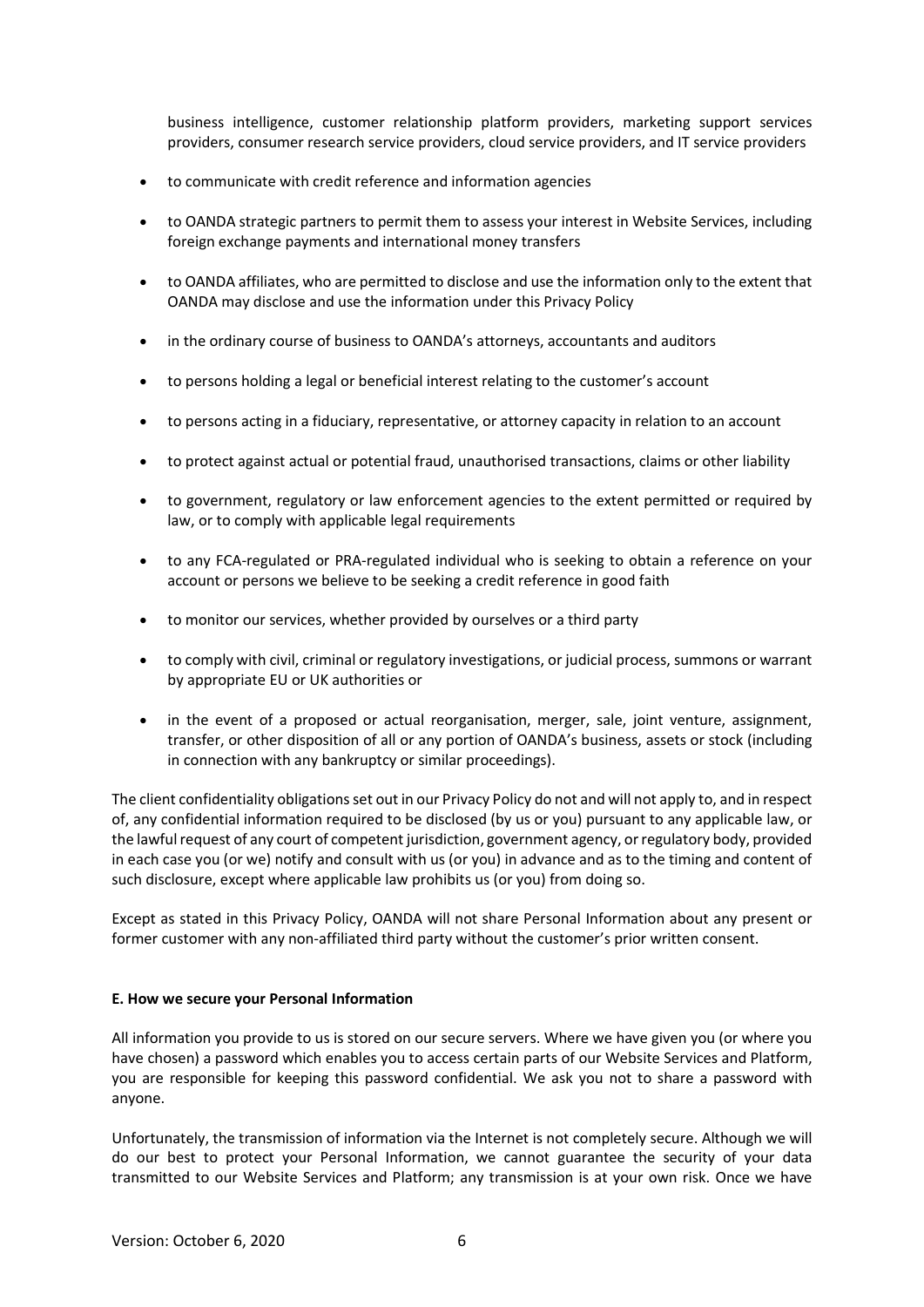received your information, we will use strict procedures and security features to try to prevent unauthorised access.

## **F. Where do we store your Personal Information**

The data that we process in relation to you may be transferred to, and stored at, a destination outside the European Economic Area (EEA) that may not be subject to equivalent data protection law. It may also be processed by staff situated outside the EEA who work for us or for one of our suppliers.

We may transfer your personal information outside the EEA:

- In order to store it
- In order to enable us to provide goods or services to and fulfil our contract with you or the company you work for. This includes order fulfilment, processing of payment details, and the provision of support services
- Where we are legally required to do so
- In order to facilitate the operation of our group of businesses, where it is in our legitimate interests and we have concluded these are not overridden by your rights.

Where your information is transferred outside the EEA, we will take all steps reasonably necessary to ensure that your data is subject to appropriate safeguards, such as relying on a recognised legal adequacy mechanism, and that it is treated securely and in accordance with this Privacy Policy. We may transfer your personal information to the following countries outside the EEA:

• Any member of our group, which means our subsidiaries, our ultimate holding company and its subsidiaries, the details of which are set out in the table below, and for these transfers we use European Commission approved contractual clauses for transfers (referred to as ["Model Clauses"](https://ec.europa.eu/info/law/law-topic/data-protection/data-transfers-outside-eu/model-contracts-transfer-personal-data-third-countries_en))

| <b>Group Member</b>                   | Location                      |
|---------------------------------------|-------------------------------|
| <b>OANDA Global Corporation</b>       | <b>United States</b>          |
| <b>OANDA Corporation</b>              | <b>United States</b>          |
| <b>OANDA (Canada) Corporation ULC</b> | Canada                        |
| OANDA Asia Pacific Pte. Ltd.          | Singapore                     |
| OANDA Japan Inc.                      | Japan                         |
| OANDA Australia Pty. Ltd.             | Australia                     |
| OANDA Europe Ltd.                     | United Kingdom                |
| OANDA Europe Markets Ltd.             | Malta (EU)                    |
| <b>OANDA Global Markets Ltd.</b>      | <b>British Virgin Islands</b> |
| OANDA Poland sp. z o.o.               | Poland (EU)                   |

• Our vendors, details of which are set out below, and for these purposes we use Model Clauses:

| <b>Vendor Purpose</b>                   | Location                     |
|-----------------------------------------|------------------------------|
| <b>Email Service Provider</b>           | <b>United States</b>         |
| Cloud Data Storage                      | <b>United States</b>         |
| <b>Messaging Service Provider</b>       | <b>United States</b>         |
| Chat Service for Customer Support       | United States, Europe, China |
| <b>Team Collaboration Software</b>      | United States, Australia     |
| <b>Customer Relationship Management</b> | <b>United States</b>         |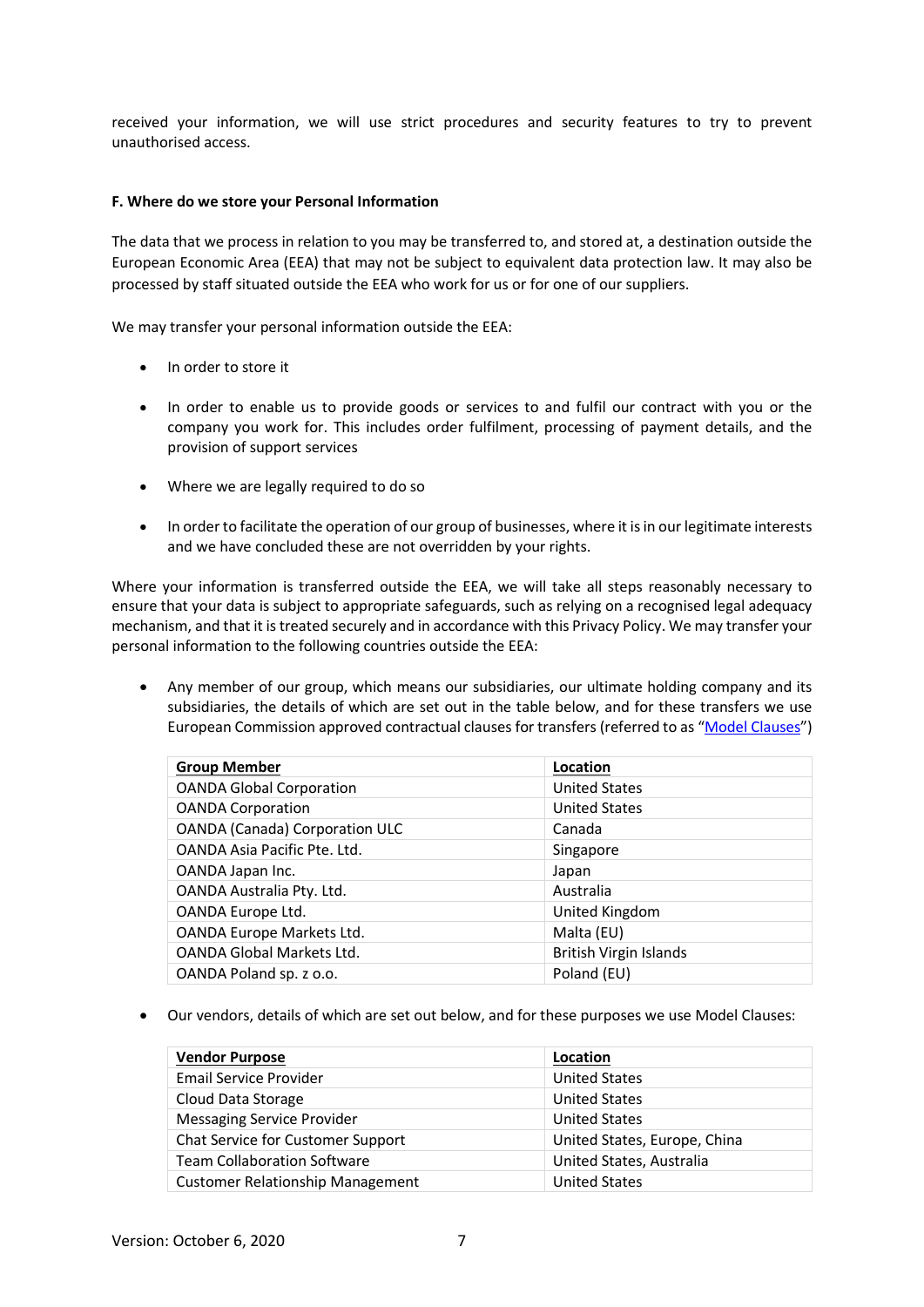| <b>Identity Verification</b>      | United States, Canada |
|-----------------------------------|-----------------------|
| <b>Business Intelligence</b>      | <b>United States</b>  |
| <b>Marketing Support Services</b> | <b>United States</b>  |
| <b>Funds Processing</b>           | United States, Canada |
| Consumer Research                 | <b>United States</b>  |
| <b>Customer Service</b>           | Philippines           |
| <b>Onboarding Processing</b>      | Philippines           |

## **G. How long we retain your Personal Information for**

We retain Personal Information (a) in relation to the Platform, for as long as you have an account with us in order to meet our contractual obligations to you and for five years after that to identify any issues and resolve any legal proceedings, (b) in relation to Website Services, for 12 months unless such data is likely to relate to a contract you may/have entered into in the future, and subject to any subject access requests you may make and (c) in relation to any data provided with consent for research purposes, until such time when the data are no longer needed for the purpose for which they were first collected.

We may also retain aggregate information beyond this time for research purposes and to help us develop and improve our services. You cannot be identified from aggregate information retained or used for these purposes.

## **H. Your Data Subject Rights**

Any concerns a customer may have regarding OANDA's Privacy Policy or specific complaints about how customer Personal Information has been collected, used or disclosed should be forwarded in writing to OANDA's Privacy Officer. OANDA will thoroughly investigate the complaint and will take whatever actions are warranted and notify the customer once this has been done.

You have the right under certain circumstances:

- to receive information about the processing of Personal Information concerning you. You are entitled to access your Personal Information
- to request the rectification or erasure of your Personal Information held by us
- to object to the further processing of your Personal Information, including the right to object to marketing
- to request that your provided Personal Information be moved to a third party.

Depending on the context of your request, such as erasure, we may not be able to provide you with access to some or all of the Website Services and/or Platform, since we process your information in order to provide you with such access.

*Your right to withdraw consent:*

Where the processing of your Personal Information by us is based on consent, you have the right to withdraw that consent at any time by contacting us as per section L below.

*How to exercise your rights*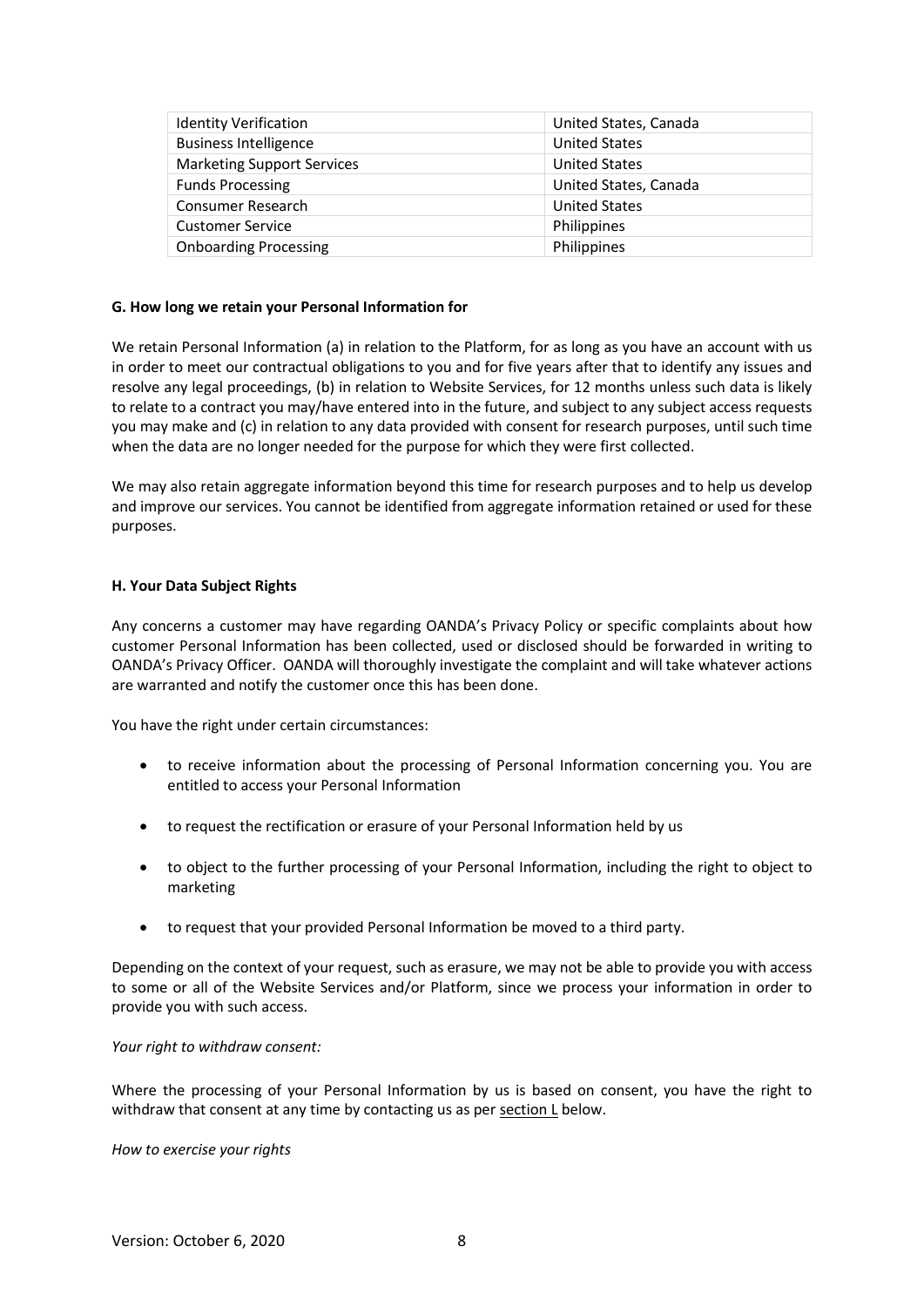You can also exercise the rights listed above at any time by contacting us at [privacy@oanda.com](mailto:privacy@oanda.com)

If your request or concern is not satisfactorily resolved by us, you may approach your local data protection authority (to your habitual residence, your place of work, or where the alleged infringement took place).

The Information Commissioner is the supervisory authority in the UK and can provide further information about your rights and our obligations in relation to your Personal Information, as well as deal with any complaints that you have about our processing of your Personal Information.

## **I. Cookies**

Cookies are small text files placed in visitors' computer browsers to store their preferences. The Website Services, our Platform, and our third party partners, collect and store information that is generated automatically as you use it, including your preferences and anonymous usage statistics.

OANDA collects information about your device and uses tracking mechanisms such as cookies to: (i) facilitate customer use of our website and mobile applications, (ii) enable customisation of our online services and website features, (iii) avoid customer re-entry of data, (iv) store customer preferences for certain kinds of information, (v) enhance security measures, and (vi) gather data about usage of our website and mobile applications for research and promotions.

OANDA uses cookies from third party service providers to facilitate website tracking and security measures and may share the information collected with third parties acting as our service providers, who are required to maintain the confidentiality of the information.

We use these cookies and other technologies on the basis that they are necessary for the performance of a contract with you, or because using them is in our legitimate interests (where we have considered that these are not overridden by your rights), and, in some cases, where required by law, where you have consented to their use.

We use the following types of cookies:

- **Essential** cookies. These are cookies that are required for the operation of our Website Services and/or our Platform and under our terms with you. They include, for example, cookies that enable you to log into secure areas of our Website Services and/or our Platform.
- **Analytical/performance** cookies. They allow us to recognise and count the number of visitors and to see how visitors move around our Website Services and/or our Platform when they are using it. This helps us for our legitimate interests of improving the way our Website Services and/or our Platform works, for example, by ensuring that users are finding what they are looking for easily.
- **Behavioural** cookies. These are used to recognise you when you return to our Website Services and/or our Platform. This enables us, subject to your choices and preferences, to personalise our content, greet you by name and remember your preferences (for example, your choice of language or region).
- **Marketing** cookies. These enable you to experience more relevant online content and see adverts which are aligned with your interests, as indicated by your activity on our site.

Customers can configure their browser preferences not to accept these cookies however this may result in reduced functionality. Some third-party vendors that provide ads on OANDA web pages may use cookies to collect details on customer website visits and other data (but not names, addresses, email addresses, or